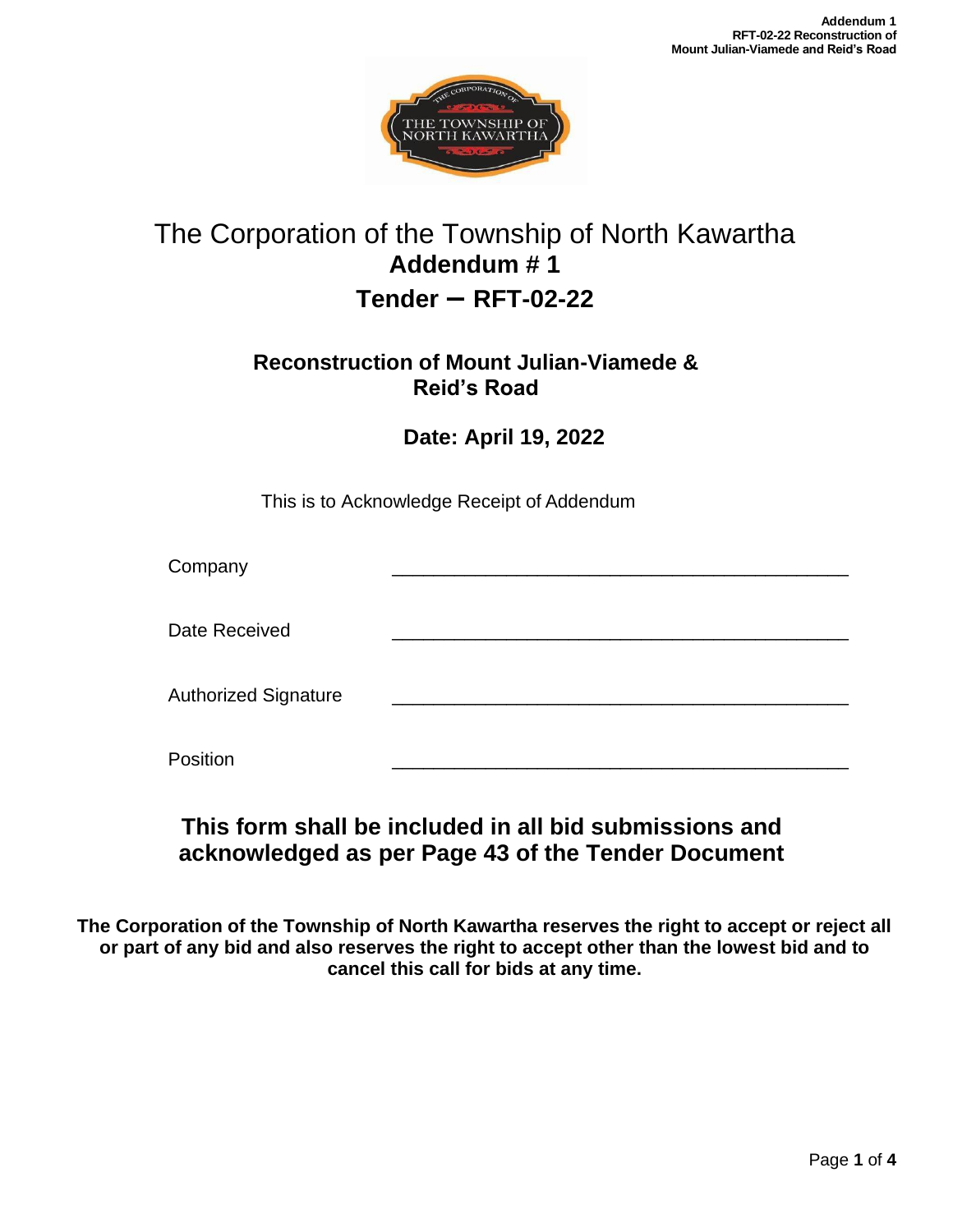### **This addendum shall form part of the tender document. Please note the following clarifications:**

| #              | Question                                                                                                                                      | <b>Response</b>                                                                                                                                                                                                                                 |
|----------------|-----------------------------------------------------------------------------------------------------------------------------------------------|-------------------------------------------------------------------------------------------------------------------------------------------------------------------------------------------------------------------------------------------------|
| 1              | There is a 600mm Ø culvert<br>visible on Sheet 11 on the<br>contract drawing. Are you able<br>to provide further details on this<br>culvert?  | The Updated Contract Drawings and Form of Tender,<br>provide clarification on this item.                                                                                                                                                        |
| $\overline{2}$ | Does Item 3.02 Granular A<br>include shouldering/rounding?                                                                                    | A new item has been added to the Form of Tender for<br>granular 'a' shouldering/rounding.<br>A revised special provision is provided on the next<br>page.                                                                                       |
| 3              | Sheet 20 of the drawings<br>indicates some Heavy Duty Silt<br>Fence, can you confirm this<br>and if needed a pay item<br>added?               | The Updated Contract Drawings indicate Light-Duty<br>Silt Fence.<br>Bidders shall note that all other Erosion and Sediment<br>Control that may required for this project shall be<br>included in this item.                                     |
| 4              | Drawings indicate a Cross<br>Culvert at Station 2+790 but<br>does not provide any sizing or<br>length.                                        | Updated Contract Drawings and Form of Tender have<br>included this cross culvert                                                                                                                                                                |
| 5              | Please verify and confirm<br>quantities for Culvert Removals<br>and New Culverts                                                              | Updated Contract Drawings and Form of Tender have<br>included removals and new culverts                                                                                                                                                         |
| 6              | Please confirm the Granular A<br><b>Driveway Quantity</b>                                                                                     | Form of Tender has been updated to display the<br>revised quantity                                                                                                                                                                              |
| $\overline{7}$ | Please confirm the Hydroseed<br>and Topsoil quantities                                                                                        | Form of Tender has been updated to display the<br>revised quantity                                                                                                                                                                              |
| 8              | Please confirm the Ditching<br>quantities                                                                                                     | Form of Tender has been updated to display the<br>revised quantity                                                                                                                                                                              |
| 9              | Driveway Culvert @ STA<br>1+410, indicates existing<br>headwalls. How are we to be<br>paid for removal and if<br>required, their replacement? | Bidders shall include the cost of removal and<br>restoration in their bid.<br>Bidders shall note that on a project basis, that includes<br>but is not limited to Rip-Rap, Headwalls, geo-textile<br>etc. as indicated on the contract drawings. |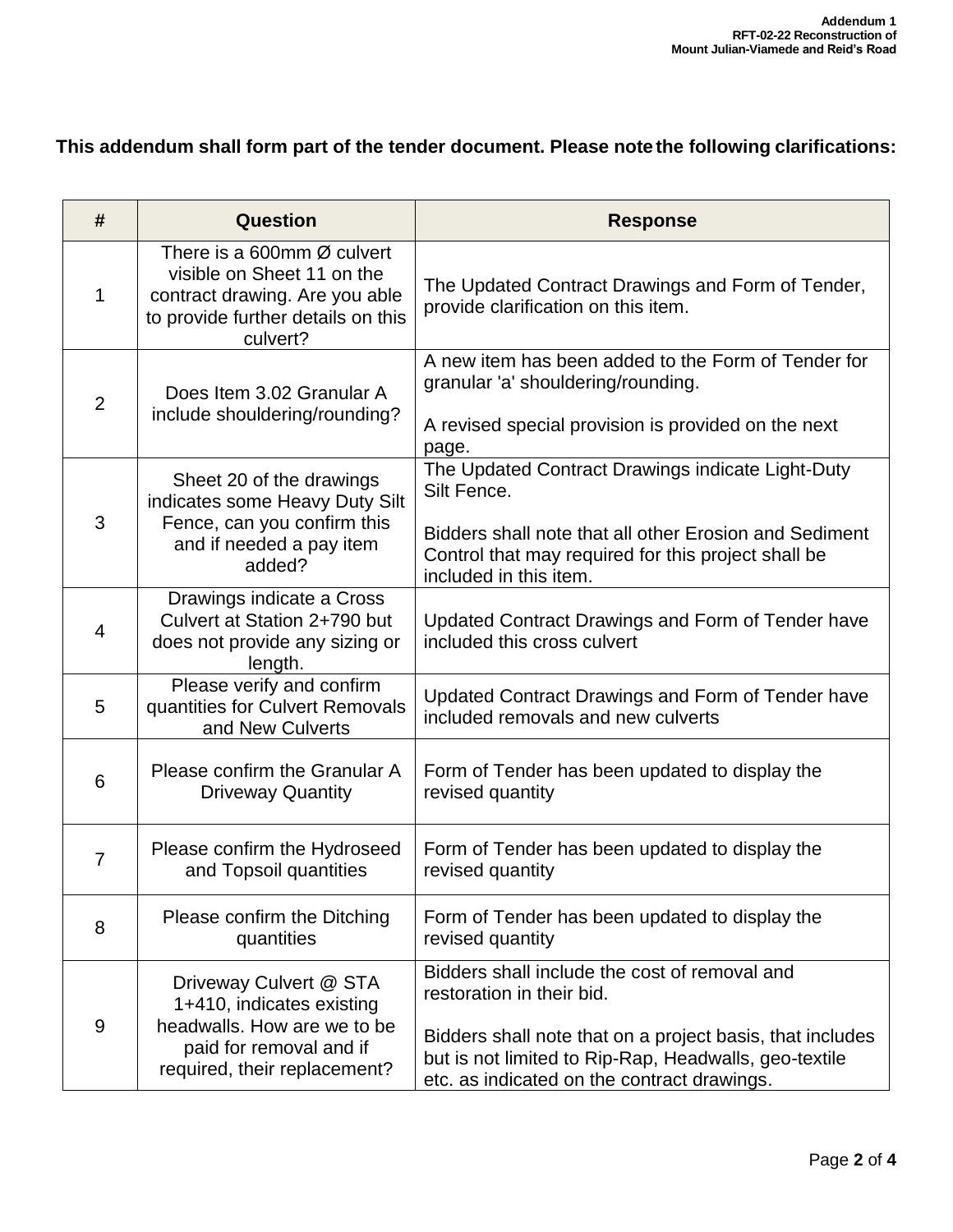|    |                                                                                                                                                                                   | <b>MOUNT JUNISIN-VIAMEGE AND REIG'S ROA</b>                                                                                                                                                                                       |
|----|-----------------------------------------------------------------------------------------------------------------------------------------------------------------------------------|-----------------------------------------------------------------------------------------------------------------------------------------------------------------------------------------------------------------------------------|
| 10 | Please provide a detail and<br>section for the work required<br>on Fire Routes 5,6, & 7                                                                                           | The Contract drawings provide adequate information<br>for these areas.                                                                                                                                                            |
| 11 | Do the culverts crossing Fire<br>Routes 5, 6 and 7 require a<br><b>Frost Taper?</b>                                                                                               | Yes, Bidders shall include a frost tape with these<br>culvert installations. The Revised Form of Tender<br>includes these items.                                                                                                  |
| 12 | Is a step-joint required at the<br>Connection to Hwy#28 and<br>Northey's Bay Road.                                                                                                | Contract Drawing has been revised to indicate the step<br>joint.<br>Bidders shall note that any permits required shall be<br>applied for and paid by the Successful Contractor                                                    |
| 13 | <b>Could Strip and Reuse Topsoil</b><br>be converted to m <sup>2</sup> rather than<br>m <sup>3</sup> . Also, please specify the<br>depth of existing topsoil in the<br>ditch line | Form of Tender has been revised to provide a square<br>metre area for this item.<br>Item has been revised to Strip and Export Topsoil<br>Bidders shall note that approximately 30cm of topsoil is<br>found throughout the project |
| 14 | It appears mailboxes are no<br>longer within the contract limits,<br>can you confirm?                                                                                             | Correct, the Form of Tender has been revised to<br>remove this item.                                                                                                                                                              |
| 15 | Could X-Sections be supplied<br>to provide more clarity on the<br>cut-to-fill for this project?                                                                                   | Yes, cross sections for cut-to-fill have been provided in<br>the Contract Drawings.                                                                                                                                               |
| 16 | Can you please confirm the<br>type of paint for traffic<br>markings?                                                                                                              | Water Borne as per OPS 1716                                                                                                                                                                                                       |